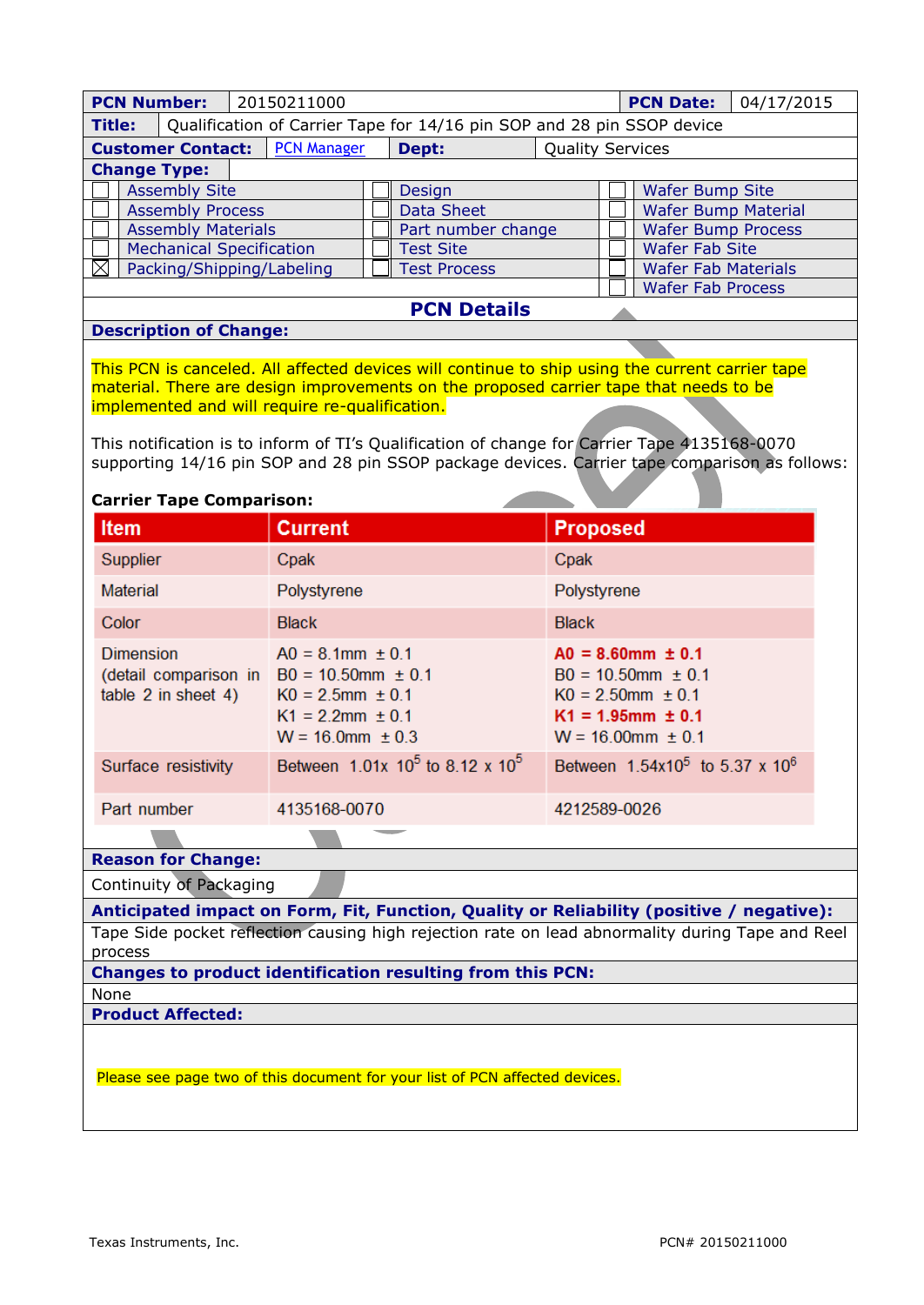## **Qualification Data**



| Revision: C      |      |  |
|------------------|------|--|
| EQ#              |      |  |
| <b>A/T Site:</b> | MI A |  |

## **Lead Package Carrier Tape Qualification Summary**

Reference (QSS 003-008, 009-006, 014-102, 007-102)

| Supplier:                   | <b>C-PAK PTE LTD</b>          |                |
|-----------------------------|-------------------------------|----------------|
| <b>Supplier Part No:</b>    | S406031119-01                 |                |
| TI Part No:                 | 4212589-0026                  | (If available) |
| Weight/meter (g):           | 4.8 gm                        |                |
| Material:                   | 14 NS                         |                |
| <b>Package Description:</b> | SOP                           |                |
| <b>Package Designator:</b>  | SSOP 28H6 CL3 22X6G3 L390 W16 |                |
| <b>Result:</b>              | <b>PASS</b>                   |                |
| Date:                       | August 19, 2014               |                |

| I. First Article Inspection Test | <b>PASS</b> | (Pass/Fail) |
|----------------------------------|-------------|-------------|
| II. Manufacturability Test       | <b>PASS</b> |             |
| III. Dimensional Test            | <b>PASS</b> |             |
| <b>IV. Camber Test</b>           | <b>PASS</b> |             |
| V. Electrical Test               | <b>PASS</b> |             |
| <b>VI. Fit Analysis</b>          | <b>PASS</b> |             |
| <b>VII. Drop Test</b>            | <b>PASS</b> |             |
|                                  |             |             |